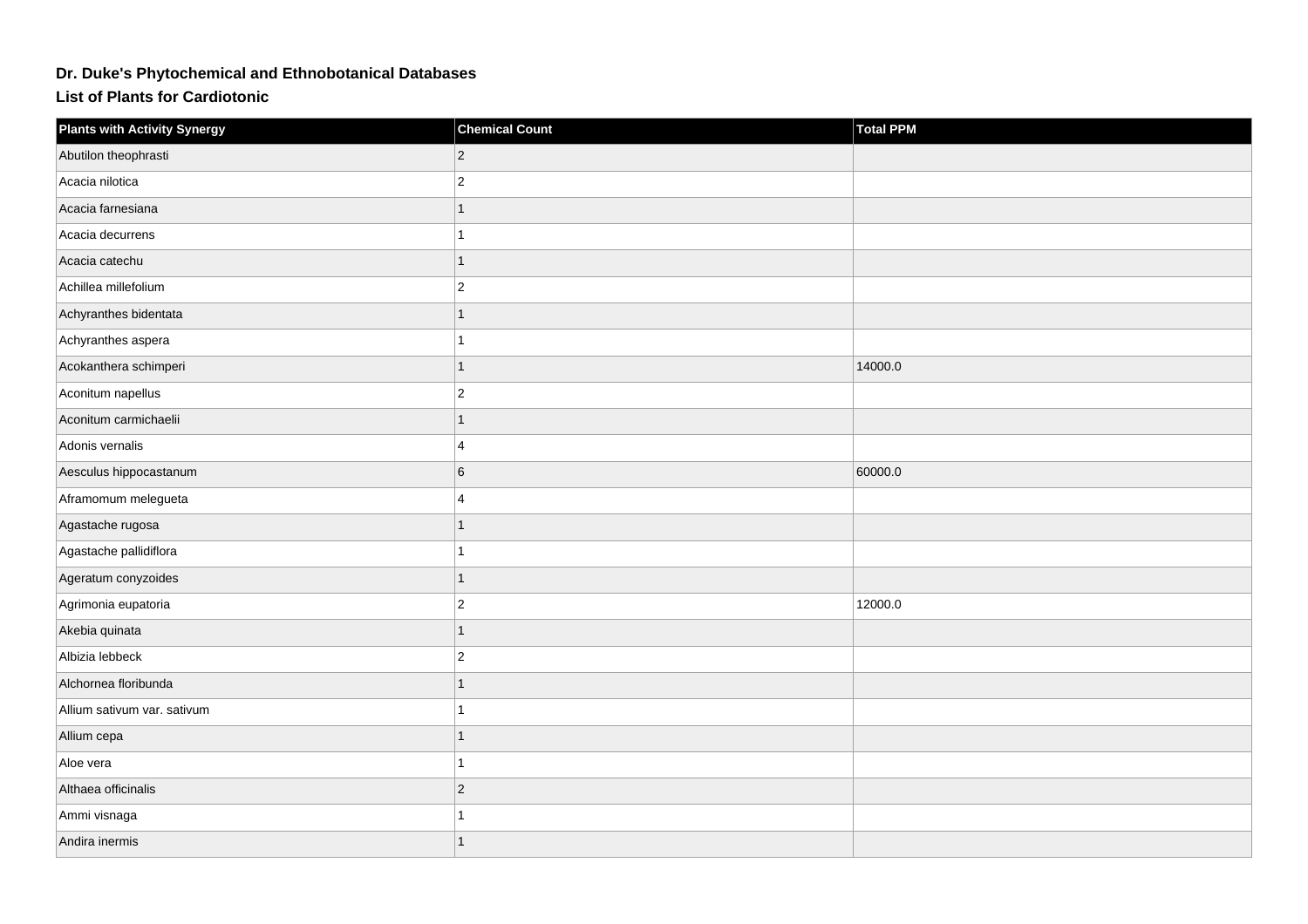| <b>Plants with Activity Synergy</b> | <b>Chemical Count</b> | <b>Total PPM</b> |
|-------------------------------------|-----------------------|------------------|
| Anemarrhena asphodeloides           | 1                     | 25600.0          |
| Anethum graveolens                  | $ 2\rangle$           |                  |
| Anisodus tanguticus                 | 1                     |                  |
| Annona squamosa                     | 1                     |                  |
| Annona reticulata                   | 1                     |                  |
| Annona cherimola                    | $\overline{1}$        |                  |
| Apium graveolens                    | $ 2\rangle$           |                  |
| Apocynum cannabinum                 | $\overline{2}$        |                  |
| Apocynum androsaemifolium           | 1                     |                  |
| Arbutus unedo                       | $\overline{1}$        |                  |
| Arctostaphylos uva-ursi             | 5                     | 15000.0          |
| Ardisia japonica                    | $\mathbf{1}$          |                  |
| Areca catechu                       | $\mathbf{1}$          |                  |
| Argemone mexicana                   | $ 2\rangle$           | 820.0            |
| Artemisia vulgaris                  | 3                     |                  |
| Artemisia dracunculus               | $\overline{1}$        |                  |
| Artemisia capillaris                | 1                     |                  |
| Artemisia annua                     | $ 2\rangle$           |                  |
| Artocarpus heterophyllus            | $\mathbf{1}$          |                  |
| Asiasarum heterotropoides           | 1                     |                  |
| Aspalathus linearis                 | $ 2\rangle$           |                  |
| Asparagus officinalis               | $\overline{1}$        |                  |
| Aspidosperma quebracho-blanco       | 1                     |                  |
| Astragalus membranaceus             | 1                     |                  |
| Atropa bella-donna                  | $\mathbf{1}$          | 17424.0          |
| Avena sativa                        |                       |                  |
| Azadirachta indica                  | 1                     |                  |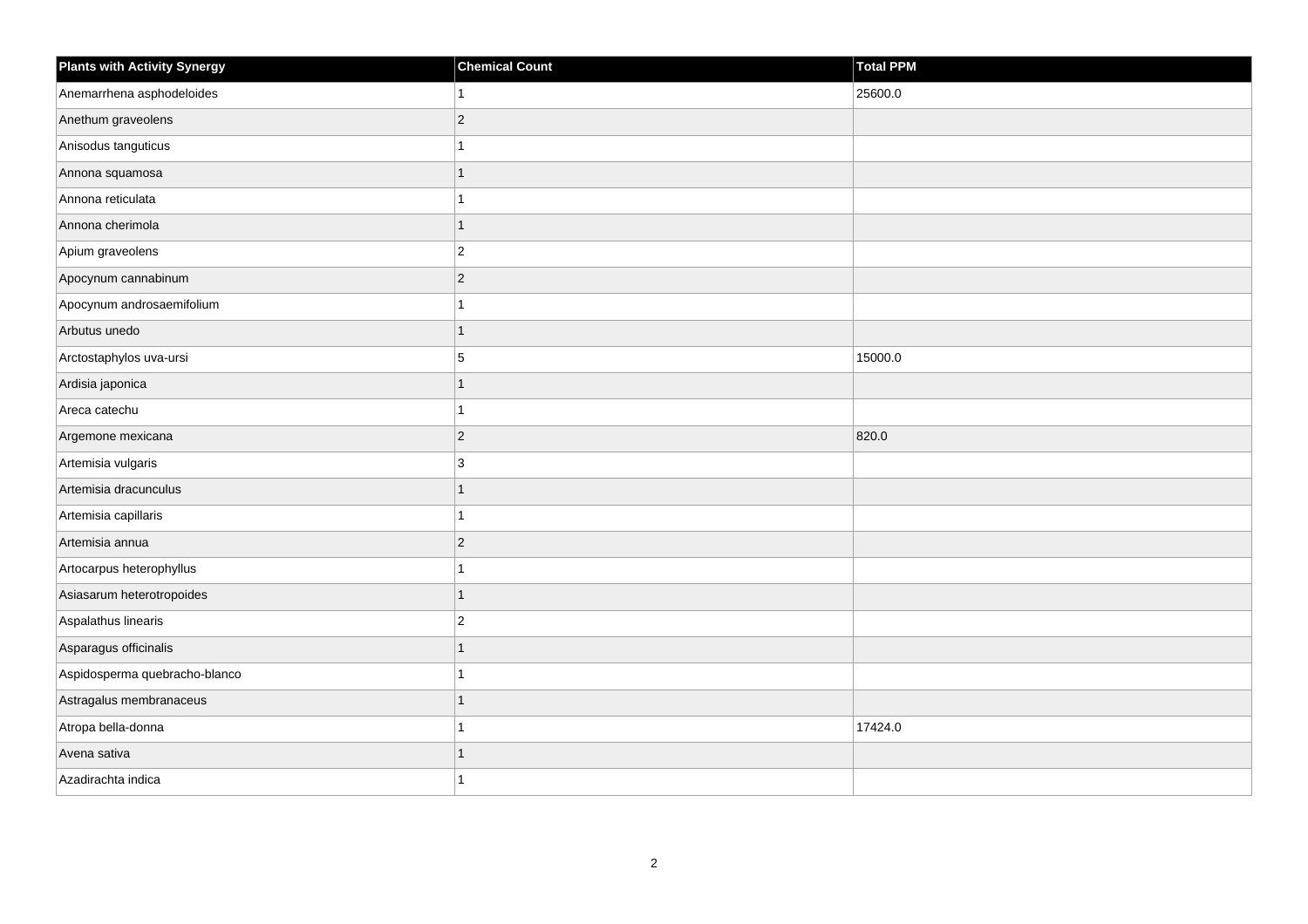| <b>Plants with Activity Synergy</b> | <b>Chemical Count</b> | Total PPM |
|-------------------------------------|-----------------------|-----------|
| Baptisia tinctoria                  |                       |           |
| Belamcanda chinensis                |                       |           |
| Berberis vulgaris                   | $\overline{2}$        |           |
| Betula sp.                          |                       |           |
| Bocconia frutescens                 |                       |           |
| Brassica oleracea var. italica      |                       |           |
| Brassica oleracea var. botrytis I.  |                       |           |
| Calendula officinalis               |                       |           |
| Camellia sinensis                   | 9                     | 634200.0  |
| Camellia japonica                   |                       |           |
| Cananga odorata                     |                       |           |
| Cannabis sativa                     |                       |           |
| Capparis tomentosa                  |                       |           |
| Capparis spinosa                    |                       |           |
| Capsicum frutescens                 | $\overline{2}$        | 35800.0   |
| Capsicum annuum                     | 4                     | 9000.0    |
| Carica papaya                       |                       | 5500.0    |
| Carthamus tinctorius                |                       |           |
| Casimiroa edulis                    | 1                     |           |
| Catalpa bignonioides                |                       |           |
| Catha edulis                        | 1                     |           |
| Catharanthus roseus                 | 3                     |           |
| Catharanthus lanceus                |                       | 100000.0  |
| Caulophyllum thalictroides          | $\overline{c}$        |           |
| Centaurium erythraea                | $\overline{1}$        |           |
| Ceratonia siliqua                   | $\overline{2}$        |           |
| Chelidonium majus                   | $\overline{c}$        |           |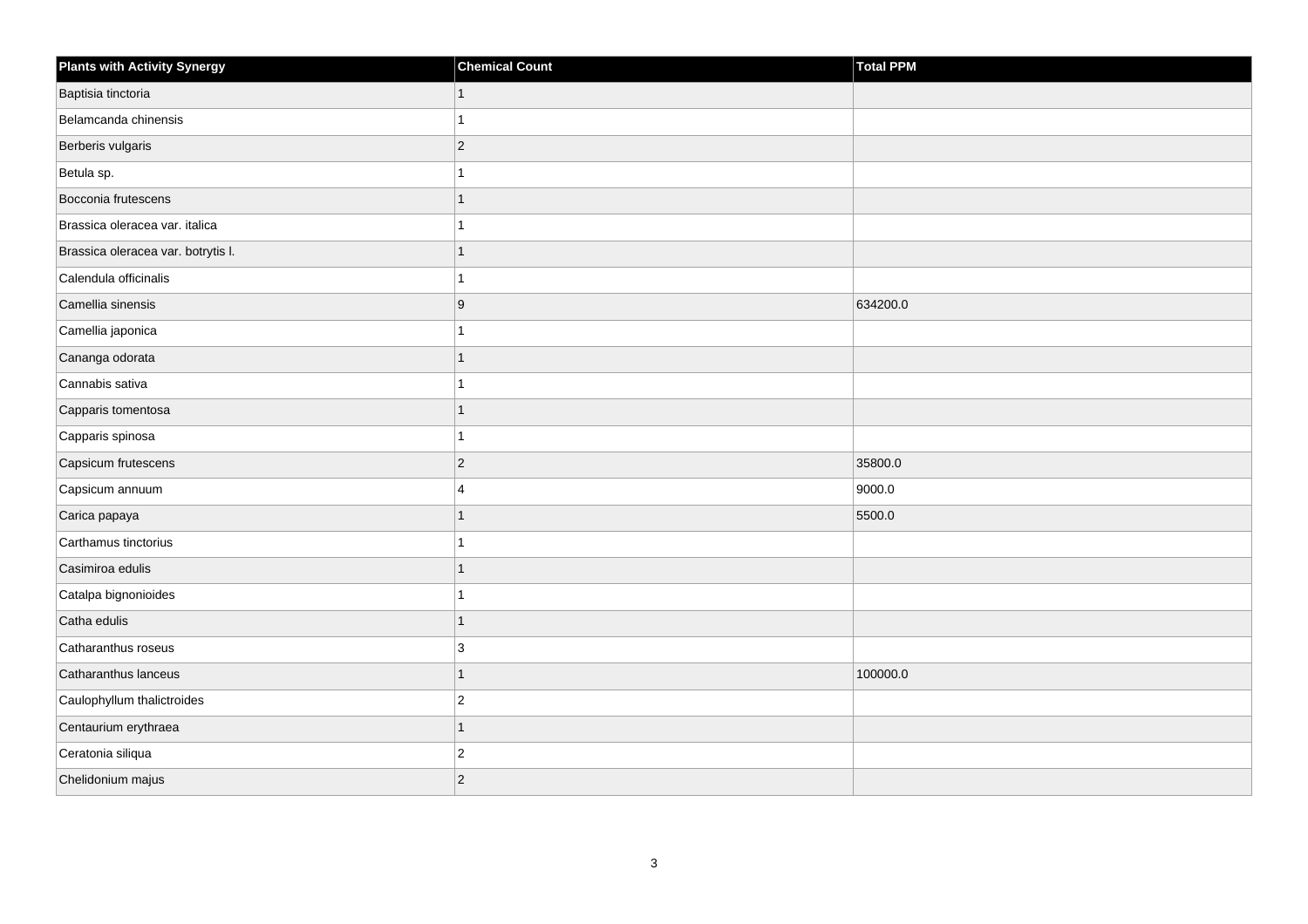| <b>Plants with Activity Synergy</b> | <b>Chemical Count</b> | <b>Total PPM</b>   |
|-------------------------------------|-----------------------|--------------------|
| Chenopodium quinoa                  |                       |                    |
| Chenopodium album                   |                       |                    |
| Chimaphila umbellata                | $\overline{2}$        |                    |
| Chrysanthemum x morifolium          | $\overline{c}$        |                    |
| Chrysanthemum cinerariifolium       |                       |                    |
| Cichorium intybus                   | $\overline{4}$        |                    |
| Cinchona spp                        | $\overline{c}$        |                    |
| Cinchona pubescens                  |                       |                    |
| Cinnamomum verum                    | $\overline{2}$        |                    |
| Cinnamomum sieboldii                | $\overline{3}$        |                    |
| Cinnamomum aromaticum               | 5                     |                    |
| Citrullus colocynthis               | $\overline{2}$        |                    |
| Citrus sinensis                     | 3                     | 273.20000000000005 |
| Citrus paradisi                     | 1                     | 116.0              |
| Citrus limon                        | $\overline{2}$        | 200.0              |
| Citrus aurantium                    | $\overline{2}$        | 2000.0             |
| Cnicus benedictus                   | 4                     |                    |
| Coffea arabica                      | 3                     | 128038.0           |
| Cola acuminata                      | 3                     | 110000.0           |
| Coleus forskohlii                   |                       | 9260.0             |
| Coleus barbatus                     |                       | 9260.0             |
| Commiphora wightii                  |                       |                    |
| Convallaria majalis                 | $\overline{2}$        |                    |
| Coptis spp                          | $\overline{2}$        | 180000.0           |
| Coptis japonica                     |                       | 140000.0           |
| Coptis chinensis                    |                       | 180000.0           |
| Corchorus olitorius                 |                       |                    |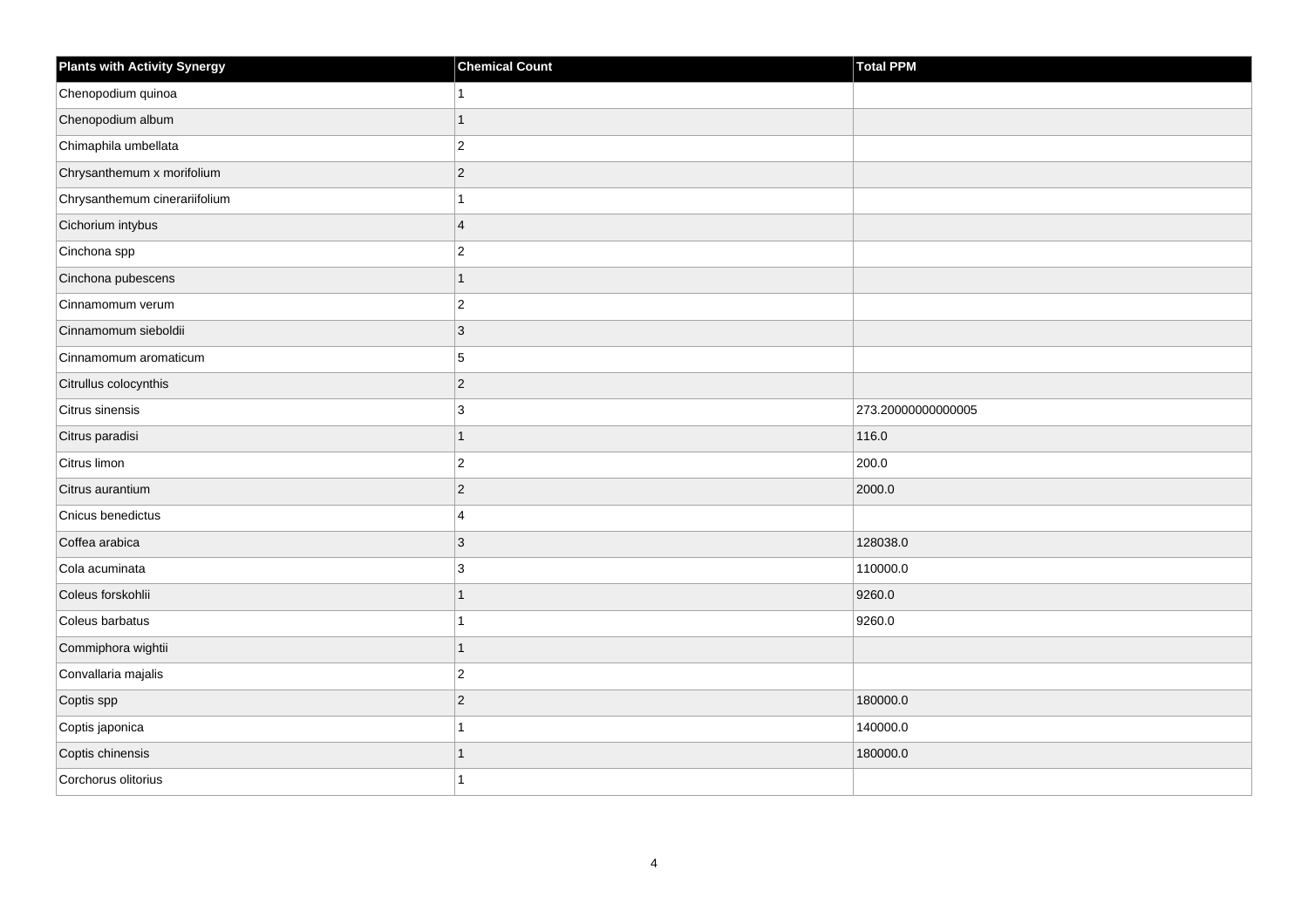| Plants with Activity Synergy | <b>Chemical Count</b> | Total PPM |
|------------------------------|-----------------------|-----------|
| Cornus officinalis           | $ 2\rangle$           |           |
| Cornus mas                   | 1                     |           |
| Cornus florida               | $\overline{1}$        |           |
| Corydalis spp                | $\overline{4}$        |           |
| Corylus avellana             | $\mathbf{1}$          |           |
| Crataegus rhipidophylla      | 9                     |           |
| Crataegus monogyna           | $\overline{5}$        |           |
| Crataegus laevigata          | $10$                  |           |
| Crataegus cuneata            | $\mathbf{1}$          |           |
| Crocus sativus               | $\mathbf{1}$          |           |
| Croton lechleri              | $ 2\rangle$           |           |
| Cryptostegia grandifolia     | $\mathbf{1}$          |           |
| Cucumis melo                 | $\overline{1}$        |           |
| Curcuma longa                | 1                     |           |
| Cuscuta reflexa              | $\overline{1}$        |           |
| Cynanchum atratum            | 1                     |           |
| Cyperus rotundus             | 1                     |           |
| Cytisus scoparius            | 1                     |           |
| Daemonorops draco            | 1                     |           |
| Datura stramonium            | 1                     | 980.0     |
| Datura metel                 | $\overline{1}$        | 7120.0    |
| Datura innoxia               | $\mathbf{1}$          | 19230.0   |
| Datura candida               | 1                     |           |
| Daucus carota                | $\overline{2}$        |           |
| Dictamnus albus              | $\overline{1}$        | 1000.0    |
| Digitalis purpurea           | 4                     | 24500.0   |
| Digitalis lanata             | $\overline{4}$        | 900.0     |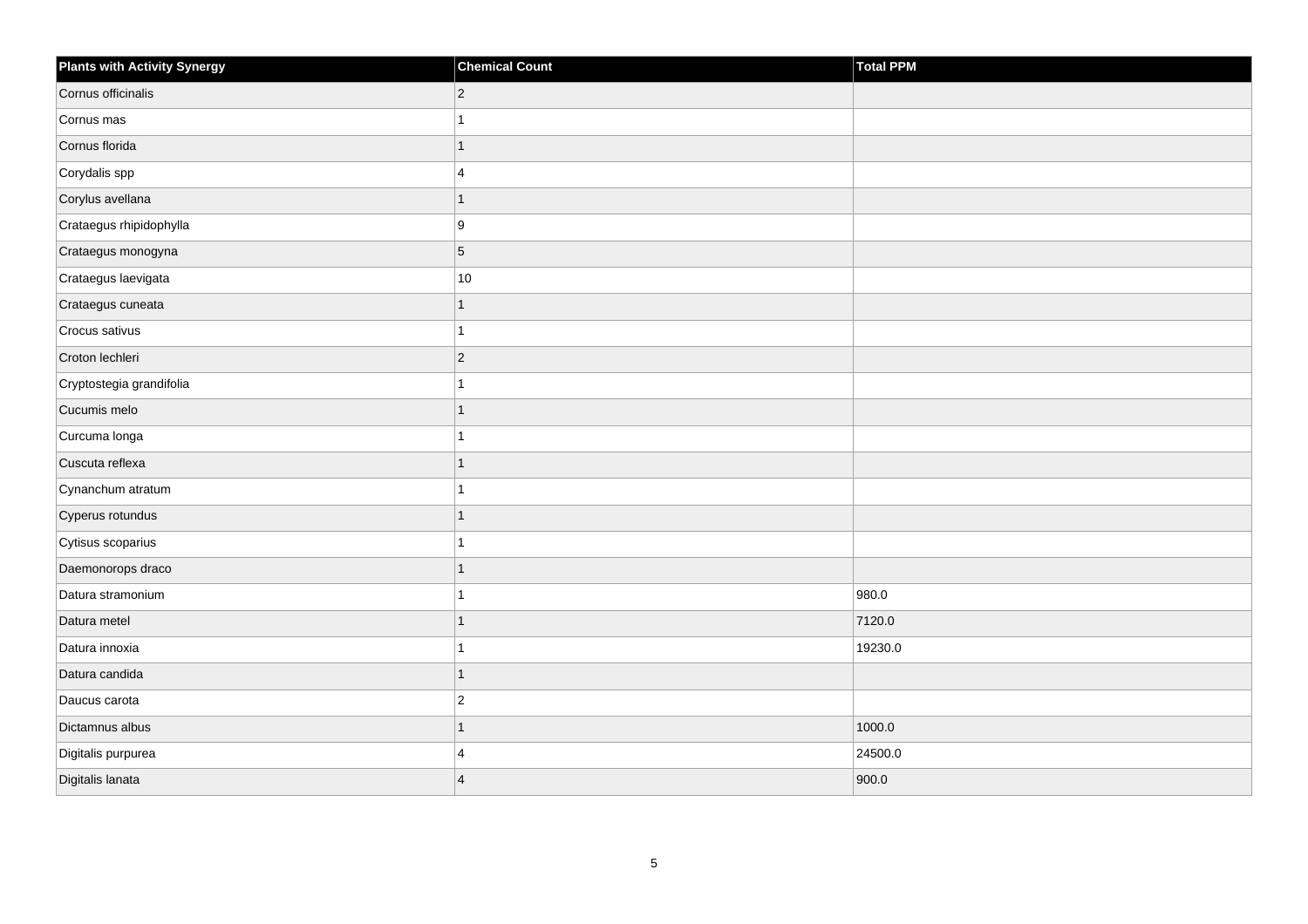| <b>Plants with Activity Synergy</b> | <b>Chemical Count</b>   | <b>Total PPM</b> |
|-------------------------------------|-------------------------|------------------|
| Dipteryx odorata                    |                         | 70000.0          |
| Duboisia myoporoides                | $\overline{2}$          |                  |
| Duchesnea indica                    |                         |                  |
| Elaeagnus pungens                   | $\overline{2}$          |                  |
| Elaeagnus angustifolia              | $\overline{2}$          |                  |
| Elaeis guineensis                   |                         |                  |
| Eleutherococcus senticosus          |                         |                  |
| Ephedra sinica                      | $\overline{\mathbf{A}}$ | 45000.0          |
| Ephedra nevadensis                  |                         |                  |
| Ephedra gerardiana                  | 1                       | 14000.0          |
| Equisetum arvense                   |                         |                  |
| Eriobotrya japonica                 | $ 2\rangle$             |                  |
| Erythrophleum suaveolens            | 5                       |                  |
| Erythroxylum ulei                   | 1                       |                  |
| Erythroxylum steyermarkii           |                         |                  |
| Erythroxylum sp.                    | 1                       |                  |
| Erythroxylum shatoni                |                         |                  |
| Erythroxylum rotundifolium          |                         |                  |
| Erythroxylum recurrens              |                         |                  |
| Erythroxylum pulchrum               |                         |                  |
| Erythroxylum pelleterianum          |                         |                  |
| Erythroxylum panamense              | 1                       |                  |
| Erythroxylum novogranatense         |                         |                  |
| Erythroxylum monogynum              |                         |                  |
| Erythroxylum mamacoca               |                         |                  |
| Erythroxylum lucidum                |                         |                  |
| Erythroxylum incrassatum            |                         |                  |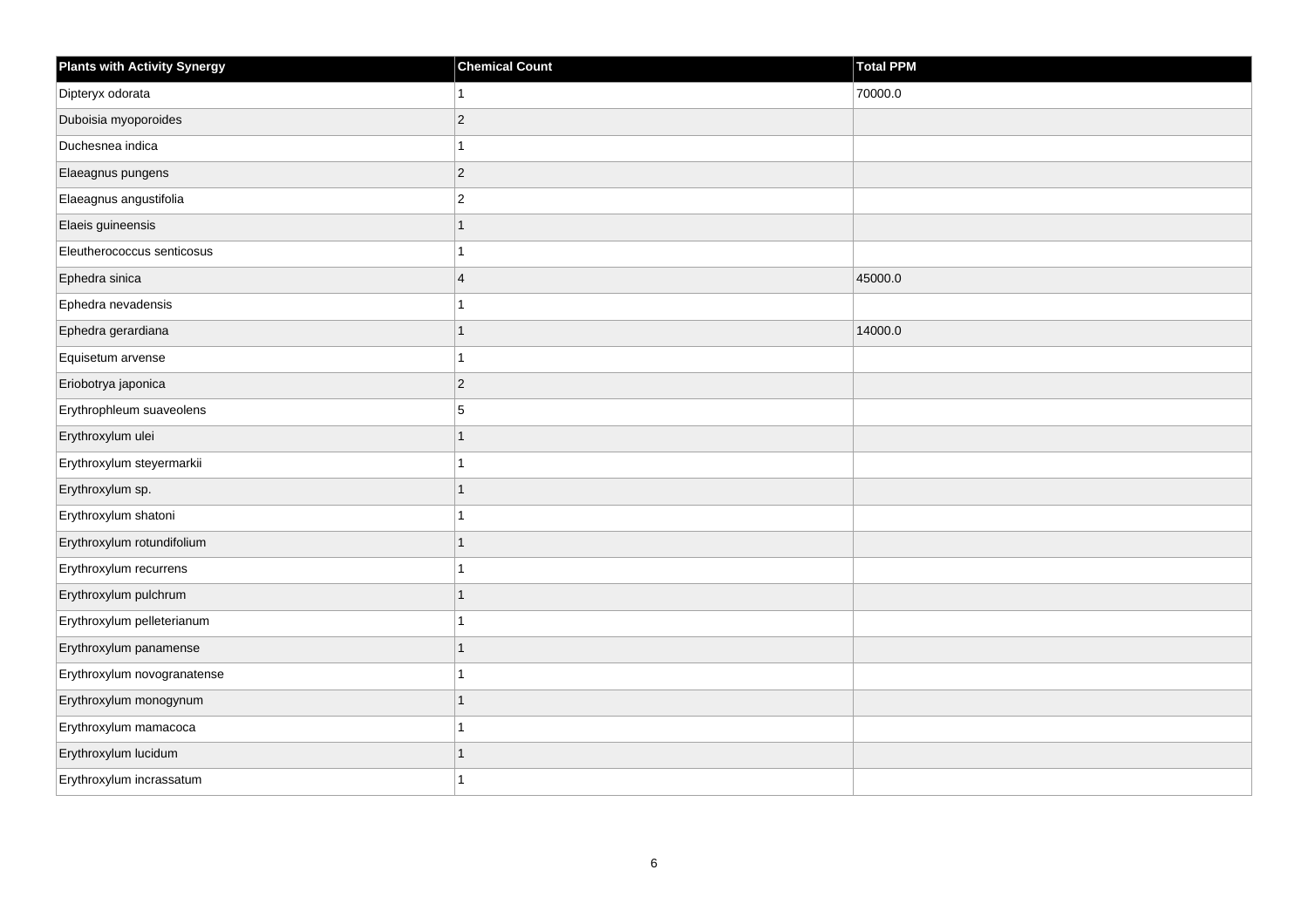| <b>Plants with Activity Synergy</b> | <b>Chemical Count</b> | Total PPM |
|-------------------------------------|-----------------------|-----------|
| Erythroxylum impressum              | $\mathbf{1}$          |           |
| Erythroxylum gracilipes             |                       |           |
| Erythroxylum glaucum                | 1                     |           |
| Erythroxylum fimbriatum             | 1                     |           |
| Erythroxylum deciduum               | $\overline{1}$        |           |
| Erythroxylum cumanense              | 1                     |           |
| Erythroxylum coca                   | $\overline{c}$        |           |
| Erythroxylum cataractarum           | 1                     |           |
| Erythroxylum campestre              | 1                     |           |
| Erythroxylum brownianum             | 1                     |           |
| Erythroxylum areolatum              | $\overline{1}$        |           |
| Erythroxylum amazonicum             | 1                     |           |
| Eschscholzia californica            | 3                     |           |
| Eucalyptus grandis                  | 1                     |           |
| Eucalyptus globulus                 | $\overline{4}$        |           |
| Eucalyptus citriodora               | $\boldsymbol{2}$      |           |
| Euodia rutaecarpa                   | $\overline{c}$        |           |
| Eupatorium triplinerve              | 1                     |           |
| Fagopyrum esculentum                | $\mathbf{3}$          |           |
| Fallopia japonica                   | 3                     |           |
| Ferula alliacea                     | $\overline{1}$        |           |
| Ficus carica                        | 3                     |           |
| Filipendula ulmaria                 | 1                     |           |
| Firmiana simplex                    | 1                     |           |
| Forsythia suspensa                  | $\overline{c}$        |           |
| Fragaria spp                        |                       |           |
| Fraxinus rhynchophylla              | $\overline{1}$        |           |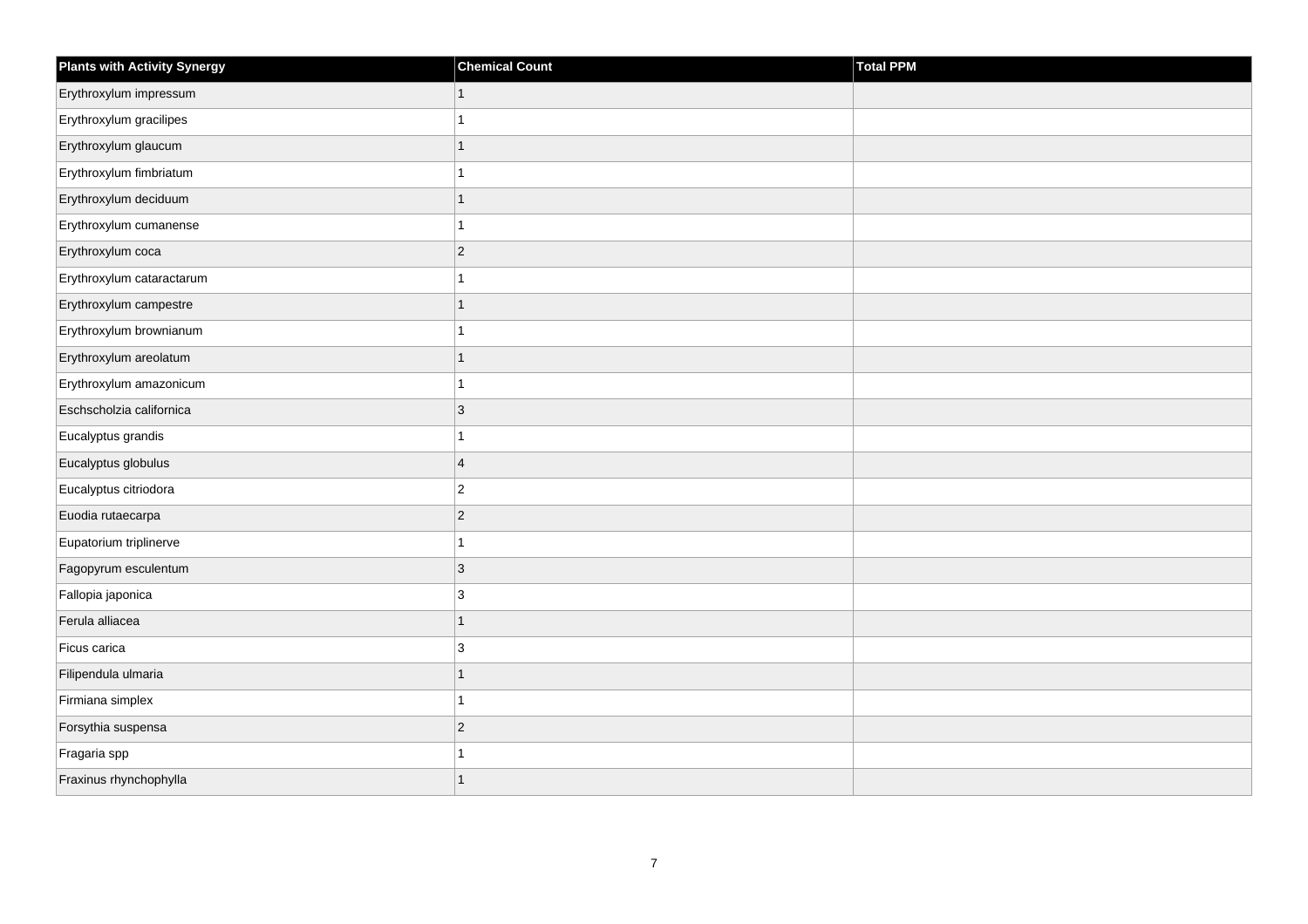| <b>Plants with Activity Synergy</b> | <b>Chemical Count</b> | Total PPM |
|-------------------------------------|-----------------------|-----------|
| Fraxinus ornus                      |                       |           |
| Galanthus nivalis                   |                       |           |
| Galega officinalis                  |                       |           |
| Galium odoratum                     | 1                     | 26000.0   |
| Gardenia jasminoides                |                       |           |
| Gaultheria procumbens               |                       |           |
| Gaultheria fragrantissima           |                       |           |
| Genipa americana                    | 1                     |           |
| Genista tinctoria                   |                       |           |
| Gentiana lutea                      | 1                     |           |
| Geranium thunbergii                 |                       |           |
| Ginkgo biloba                       | $\overline{4}$        |           |
| Glaucium flavum                     |                       |           |
| Glechoma hederacea                  | $\overline{2}$        | 1052.0    |
| Gleditsia triacanthos               |                       |           |
| Glycine max                         | $\overline{3}$        |           |
| Glycyrrhiza glabra                  | $\overline{2}$        |           |
| Guaiacum sp.                        |                       |           |
| Guazuma ulmifolia                   | 1                     |           |
| Hamamelis virginiana                | 1                     |           |
| Harpagophytum procumbens            | $\overline{2}$        |           |
| Hedera helix                        | $\overline{1}$        |           |
| Helianthus annuus                   |                       |           |
| Helichrysum angustifolium           |                       |           |
| Hesperis matronalis                 |                       |           |
| Hierochloe odorata                  |                       |           |
| Hippeastrum vittatum                |                       |           |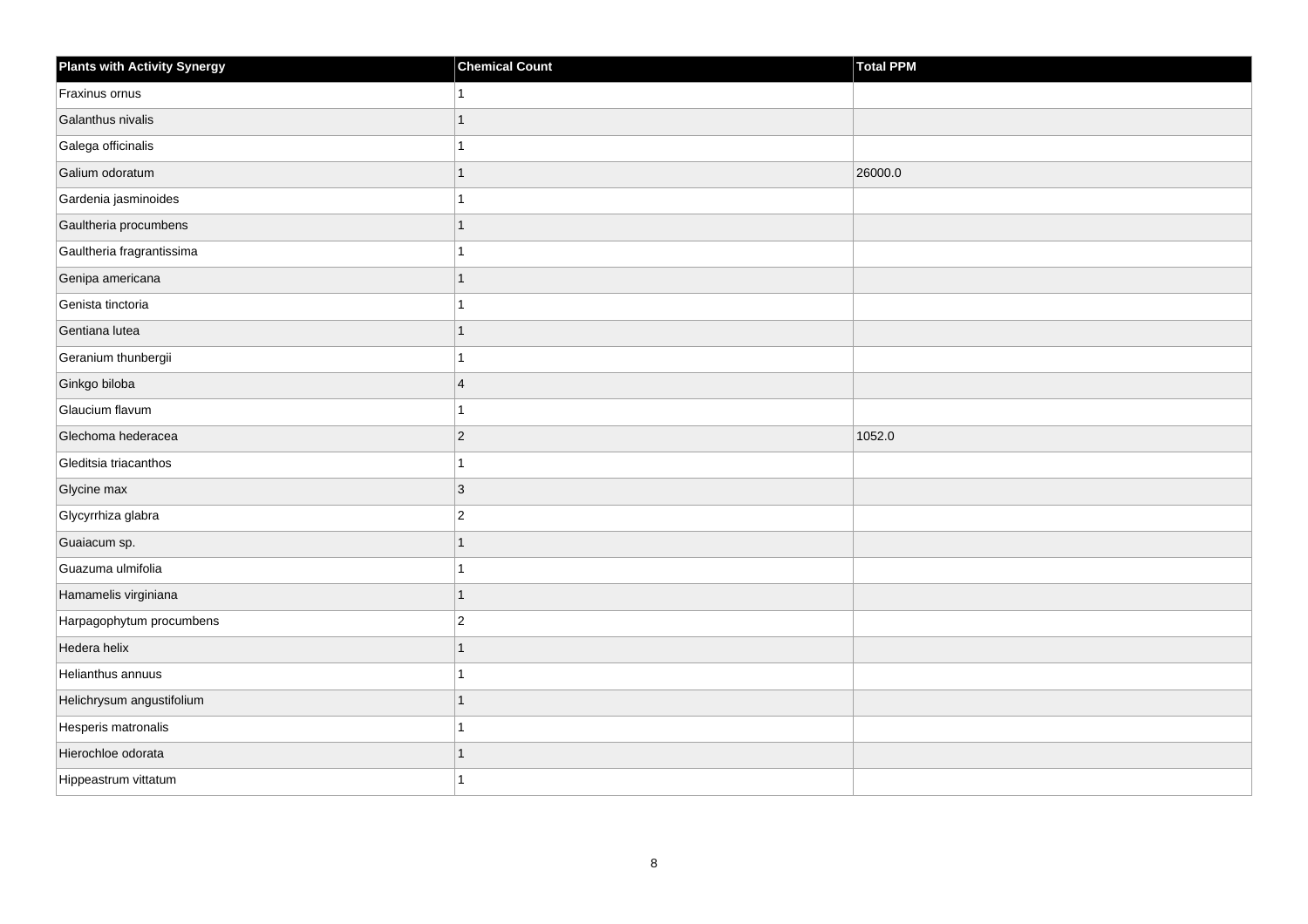| <b>Plants with Activity Synergy</b> | <b>Chemical Count</b> | Total PPM |
|-------------------------------------|-----------------------|-----------|
| Holarrhena pubescens                | $\overline{1}$        |           |
| Hordeum vulgare                     | 5                     | 126.0     |
| Houttuynia cordata                  |                       |           |
| Humulus lupulus                     | 6                     |           |
| Hyacinthus orientalis               |                       |           |
| Hydrastis canadensis                | $\mathbf{3}$          | 180000.0  |
| Hyoscyamus niger                    | $ 2\rangle$           |           |
| Hypericum perforatum                | 6                     |           |
| Hyptis capitata                     |                       |           |
| Hyssopus officinalis                | $ 2\rangle$           | 9800.0    |
| Ilex paraguariensis                 | 3                     | 90000.0   |
| Jasminum officinale                 |                       | 4940.0    |
| Juglans regia                       |                       |           |
| Juniperus oxycedrus                 |                       |           |
| Juniperus communis                  | $ 3\rangle$           |           |
| Justicia pectoralis                 |                       |           |
| Krameria triandra                   | $ 2\rangle$           |           |
| Lactuca virosa                      |                       |           |
| Lactuca scariola                    |                       |           |
| Lactuca sativa                      |                       |           |
| Laurus nobilis                      | 3                     |           |
| Lavandula x intermedia              |                       |           |
| Lavandula latifolia                 | $\mathbf{3}$          | 47844.0   |
| Lavandula angustifolia              | $\overline{2}$        | 17000.0   |
| Lawsonia inermis                    |                       |           |
| Lens culinaris                      |                       |           |
| Leonurus cardiaca                   | $\overline{4}$        |           |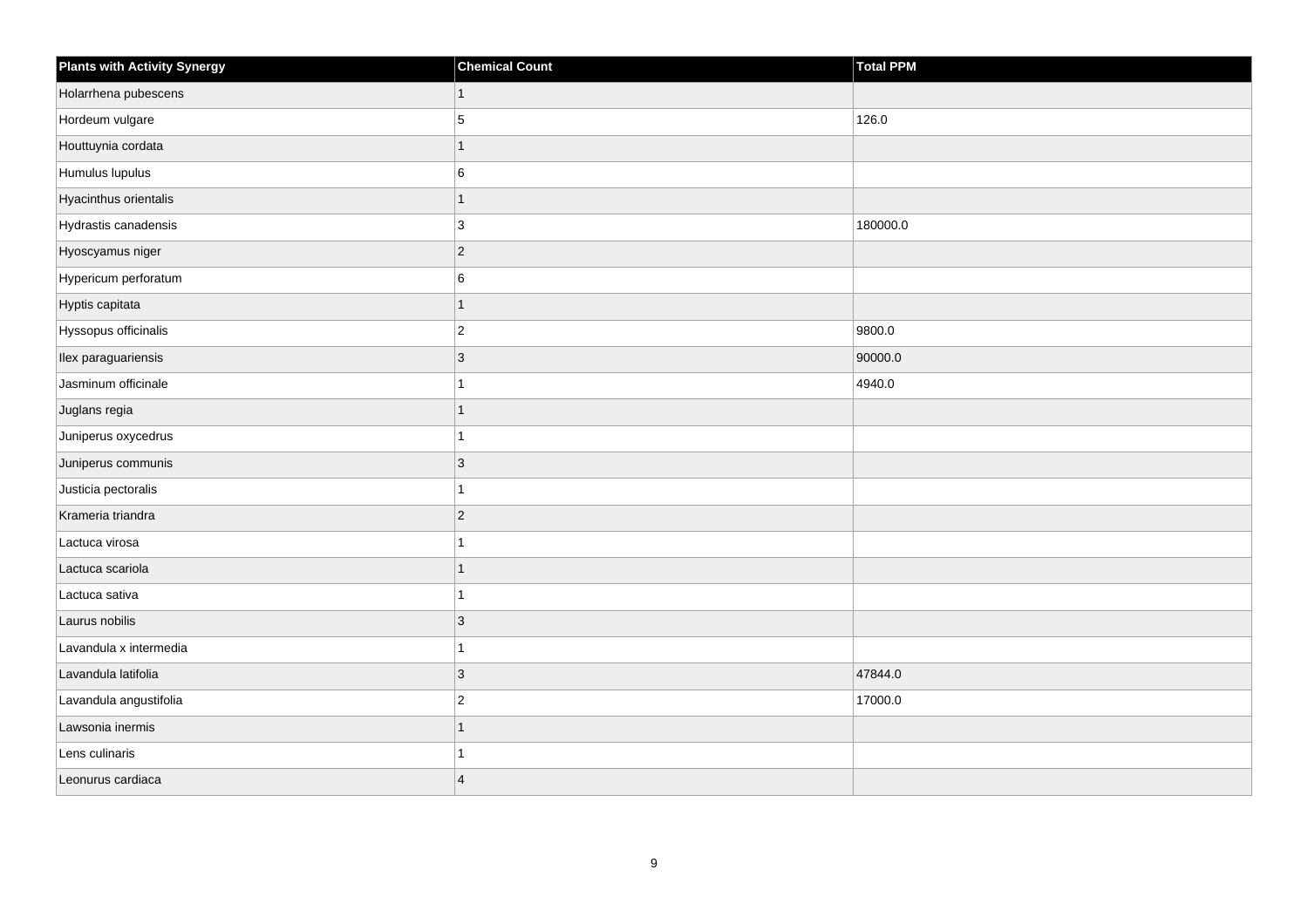| <b>Plants with Activity Synergy</b> | <b>Chemical Count</b>    | Total PPM |
|-------------------------------------|--------------------------|-----------|
| Levisticum officinale               |                          |           |
| Ligustrum lucidum                   | $\overline{2}$           |           |
| Ligustrum japonicum                 | 3                        |           |
| Limonia acidissima                  | $\overline{1}$           |           |
| Liquidambar styraciflua             | $\overline{c}$           |           |
| Liquidambar orientalis              |                          |           |
| Lophophora williamsii               | 1                        |           |
| Luffa aegyptiaca                    | 1                        |           |
| Lycopersicon esculentum             | 3                        |           |
| Lycopus virginicus                  | $\overline{1}$           |           |
| Lycopus europeus                    | 3                        | 2400.0    |
| Lycoris squamigera                  | $\overline{\phantom{a}}$ |           |
| Lycoris radiata                     | 1                        |           |
| Macleaya cordata                    | $\overline{2}$           |           |
| Mahonia siamensis                   |                          |           |
| Mahonia repens                      | 1                        |           |
| Mahonia philipinensis               |                          |           |
| Mahonia nervosa                     |                          |           |
| Mahonia japonica                    | 1                        |           |
| Mahonia gracilipes                  | 1                        |           |
| Mahonia fortunei                    |                          |           |
| Mahonia fargesii                    |                          |           |
| Mahonia aquifolium                  |                          |           |
| Malus domestica                     | $\overline{7}$           |           |
| Mandragora officinarum              | 1                        | 7000.0    |
| Marrubium vulgare                   | $\overline{2}$           | 2400.0    |
| Matricaria recutita                 |                          |           |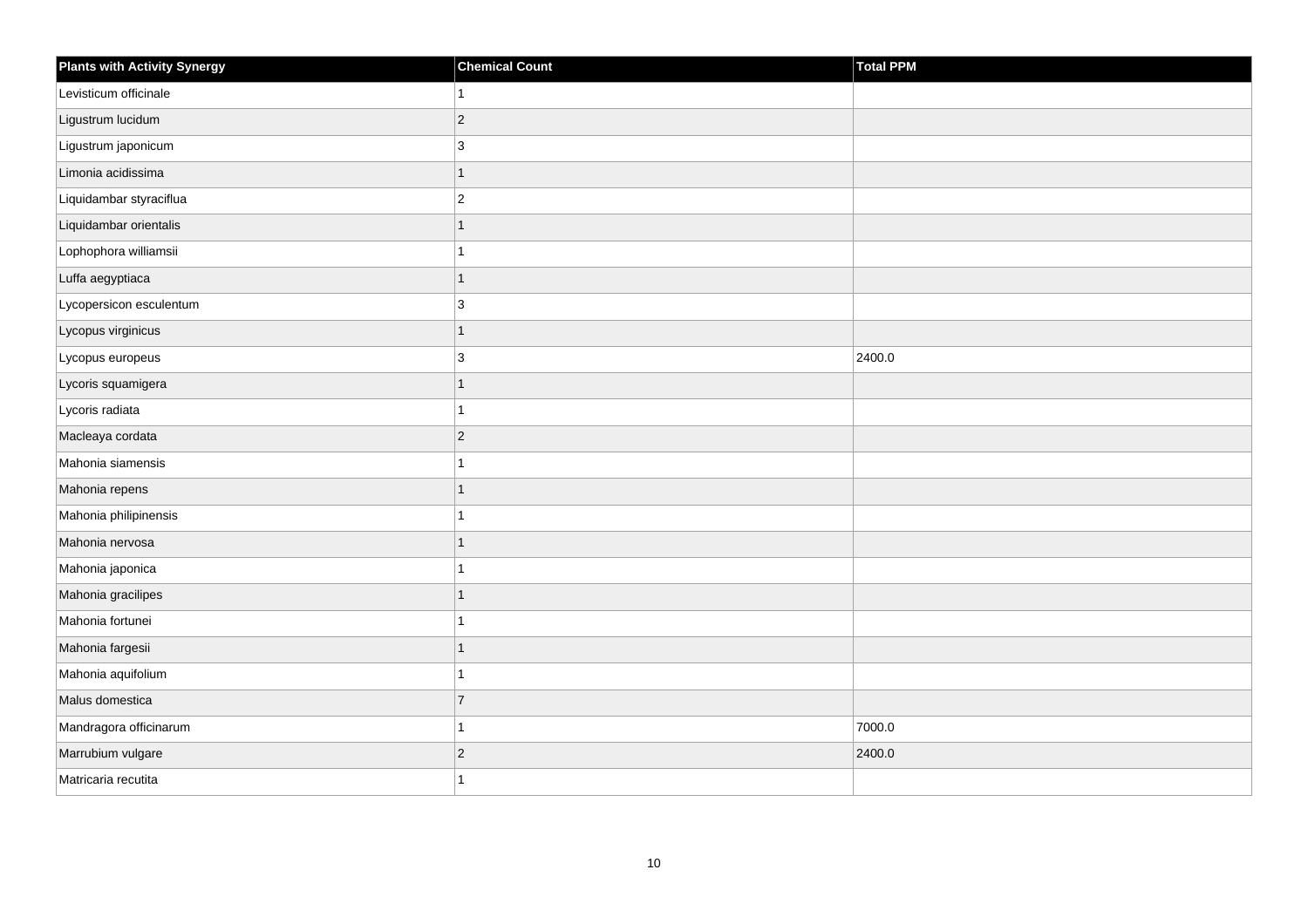| <b>Plants with Activity Synergy</b> | <b>Chemical Count</b> | <b>Total PPM</b>   |
|-------------------------------------|-----------------------|--------------------|
| Medicago sativa                     | $\mathbf{1}$          |                    |
| Melaleuca leucadendra               | $\overline{c}$        |                    |
| Melia azedarach                     | $\overline{c}$        |                    |
| Melilotus officinalis               | $\boldsymbol{2}$      | 4000.0             |
| Melissa officinalis                 | $\overline{c}$        |                    |
| Menispermum canadense               | 1                     |                    |
| Mentha x rotundifolia               | $\overline{c}$        |                    |
| Mentha x piperita                   | 3                     | 0.6000000000000001 |
| Mentha spicata                      | $\overline{c}$        |                    |
| Mentha longifolia                   | 1                     |                    |
| Micromeria juliana                  | 1                     |                    |
| Mitragyna speciosa                  | $\overline{c}$        | 300.0              |
| Monarda didyma                      | $\mathbf{1}$          |                    |
| Morinda citrifolia                  | 1                     |                    |
| Moringa oleifera                    | $\overline{1}$        |                    |
| Morus alba                          | $\overline{2}$        |                    |
| Murraya sp                          | 1                     |                    |
| Musa x paradisiaca                  | 1                     | 1400.0             |
| Myristica fragrans                  | $\overline{c}$        |                    |
| Myroxylon balsamum                  | $\overline{c}$        | 8000.0             |
| Nandina domestica                   | $\overline{1}$        |                    |
| Narcissus tazetta                   | $\boldsymbol{2}$      | 2230.0             |
| Nelumbo nucifera                    | $\overline{c}$        |                    |
| Nepeta cataria                      | 1                     |                    |
| Nerium oleander                     | 5                     | 86000.0            |
| Nicotiana tabacum                   | $\overline{c}$        |                    |
| Ocimum tenuiflorum                  | $\overline{2}$        |                    |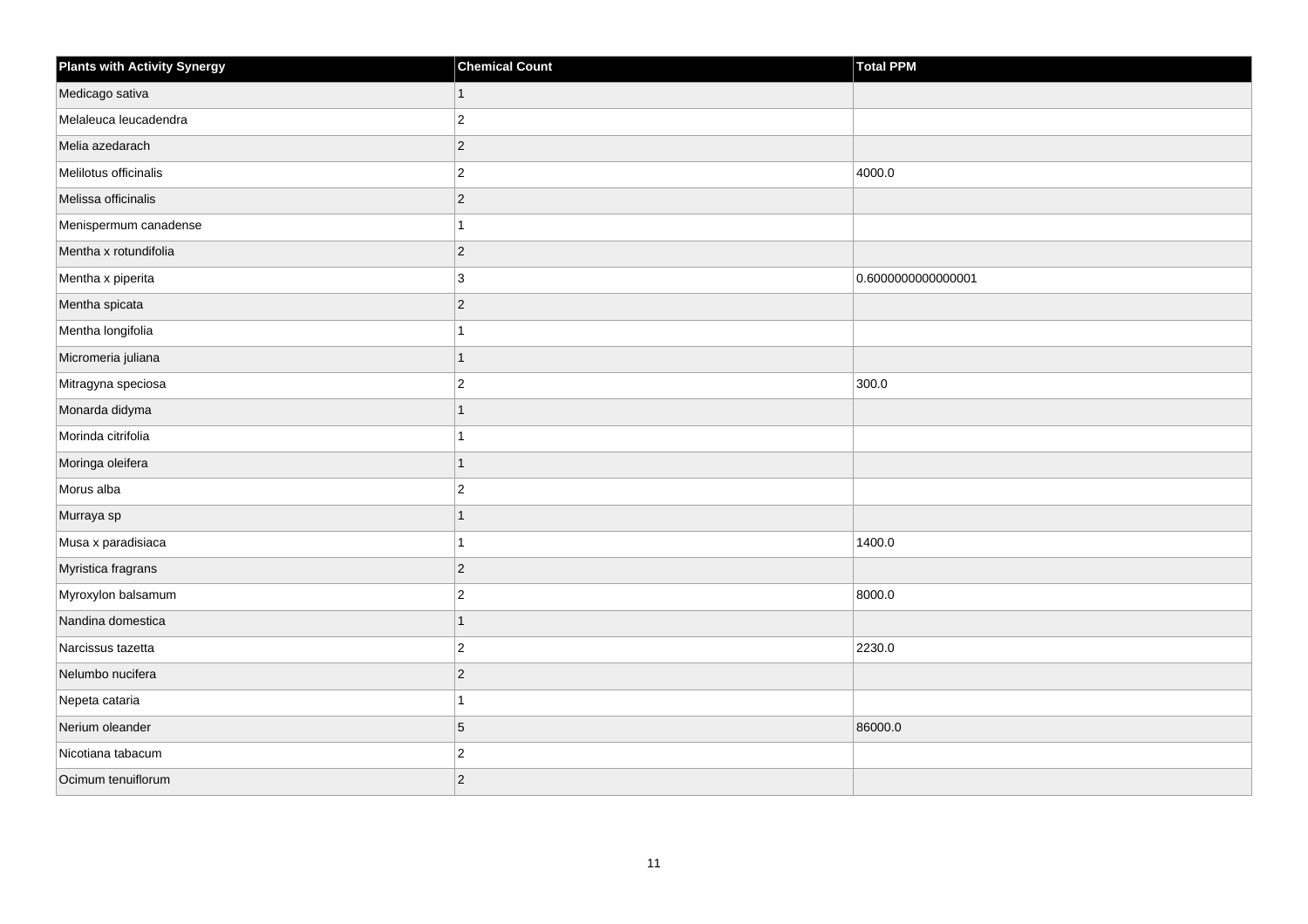| <b>Plants with Activity Synergy</b> | <b>Chemical Count</b> | <b>Total PPM</b> |
|-------------------------------------|-----------------------|------------------|
| Ocimum suave                        |                       |                  |
| Ocimum canum                        |                       |                  |
| Ocimum basilicum                    | 5                     | 8222.0           |
| Olea europaea                       | $\overline{3}$        |                  |
| Ononis spinosa                      |                       |                  |
| Opuntia ficus-indica                | 1                     |                  |
| Origanum vulgare                    | $\overline{2}$        | 6200.0           |
| Origanum majorana                   | $\overline{2}$        | 13600.0          |
| Panax quinquefolius                 | 3                     |                  |
| Panax japonicus                     | $\overline{1}$        |                  |
| Panax ginseng                       | 3                     |                  |
| Pancratium maritimum                | $\vert$ 2             |                  |
| Papaver somniferum                  | 3                     |                  |
| Paullinia yoko                      | 1                     | 109200.0         |
| Paullinia cupana                    | 3                     | 304730.0         |
| Pausinystalia johimbe               | 1                     |                  |
| Persea americana                    |                       |                  |
| Petiveria alliacea                  |                       |                  |
| Peumus boldus                       | 1                     | 5125.0           |
| Phaseolus vulgaris                  |                       |                  |
| Phellodendron amurense              |                       | 20000.0          |
| Phoenix dactylifera                 | 1                     |                  |
| Phoradendron juniperinum            |                       |                  |
| Phyllanthus niruri                  |                       |                  |
| Phytolacca americana                | 1                     |                  |
| Pimenta dioica                      | 1                     |                  |
| Pinus sylvestris                    | 3                     |                  |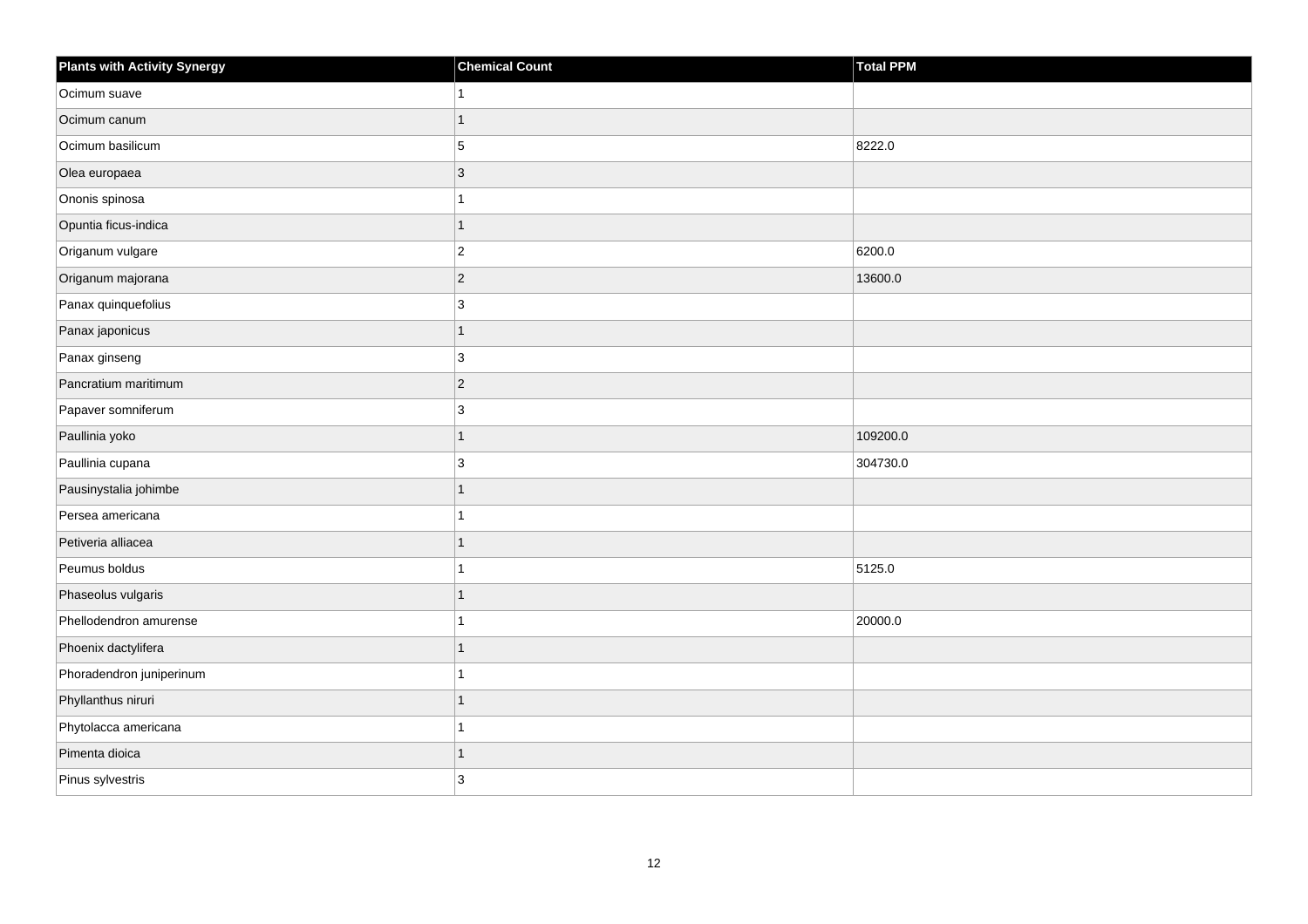| <b>Plants with Activity Synergy</b> | <b>Chemical Count</b> | Total PPM |
|-------------------------------------|-----------------------|-----------|
| Pinus elliottii                     | 1                     |           |
| Piper nigrum                        | $\overline{2}$        | 240000.0  |
| Piper cubeba                        |                       |           |
| Pistacia lentiscus                  |                       |           |
| Pisum sativum                       | 1                     |           |
| Plantago major                      | $\overline{c}$        |           |
| Plantago asiatica                   | 1                     |           |
| Plectranthus barbatus               |                       |           |
| Plectranthus amboinicus             | 3                     |           |
| Plumeria acutifolia                 |                       |           |
| Podophyllum peltatum                | 1                     |           |
| Podophyllum hexandrum               |                       |           |
| Pogostemon cablin                   | 1                     |           |
| Polianthes tuberosa                 |                       |           |
| Polygala penaea                     |                       |           |
| Polygonum multiflorum               |                       |           |
| Polygonum hydropiper                |                       |           |
| Polygonum aviculare                 |                       |           |
| Populus balsamifera                 | 1                     |           |
| Portulaca oleracea                  |                       |           |
| Prosopis glandulosa                 | $ 2\rangle$           |           |
| Prunella vulgaris                   | $\overline{2}$        |           |
| Prunus spinosa                      | 1                     |           |
| Prunus serotina                     |                       |           |
| Prunus persica                      | $\overline{3}$        |           |
| Prunus laurocerasus                 |                       | 20000.0   |
| Prunus dulcis                       | 1                     |           |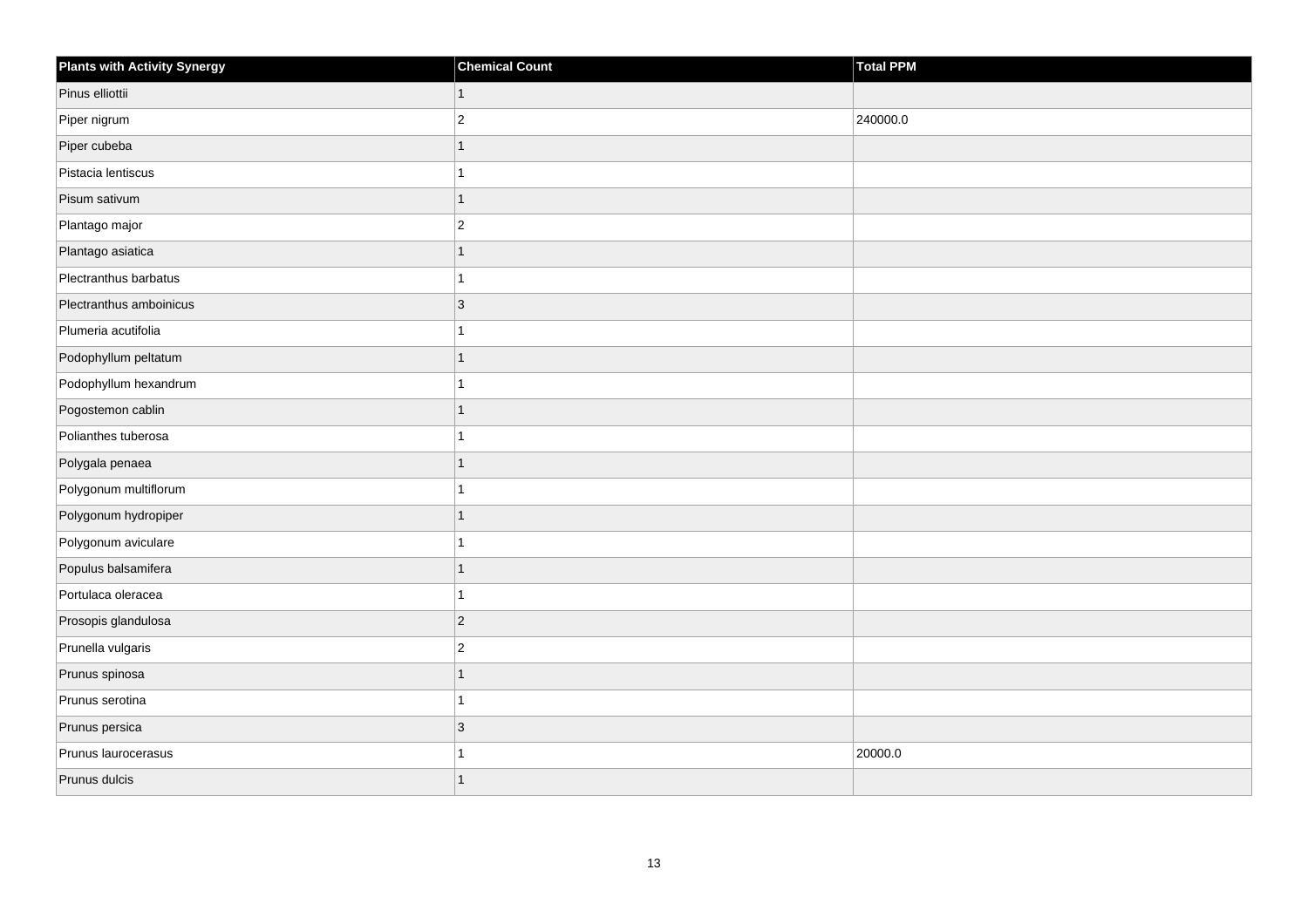| <b>Plants with Activity Synergy</b> | <b>Chemical Count</b> | Total PPM |
|-------------------------------------|-----------------------|-----------|
| Prunus cerasus                      | 5                     |           |
| Prunus armeniaca                    | $\overline{1}$        |           |
| Prunus africana                     | $\overline{c}$        |           |
| Psidium guajava                     | $\overline{3}$        |           |
| Psoralea corylifolia                | 1                     |           |
| Pterocarpus marsupium               | 1                     |           |
| Ptychopetalum olacoides             | 1                     |           |
| Pulsatilla chinensis                | $\overline{c}$        |           |
| Punica granatum                     | 3                     |           |
| Pyrus communis                      | $\overline{c}$        |           |
| Quercus velutina                    | 1                     |           |
| Quercus alba                        | $\overline{1}$        |           |
| Quisqualis indica                   | 1                     |           |
| Rauvolfia vomitoria                 | $\overline{1}$        |           |
| Rauvolfia serpentina                | 1                     |           |
| Rheum rhabarbarum                   | $\mathbf{3}$          |           |
| Rheum palmatum                      | 3                     |           |
| Rheum officinale                    | $\overline{3}$        |           |
| Rhododendron ponticum               | 4                     |           |
| Rhododendron ferrugineum            | $\overline{1}$        |           |
| Rhododendron dauricum               | 1                     |           |
| Rhus coriaria                       | $\mathbf{1}$          |           |
| Ribes uva-crispa                    | 1                     |           |
| Ribes nigrum                        | $\overline{2}$        | 27600.0   |
| Ricinus communis                    | 1                     |           |
| Rosa woodsii                        | 1                     |           |
| Rosa multiflora                     | $\overline{2}$        |           |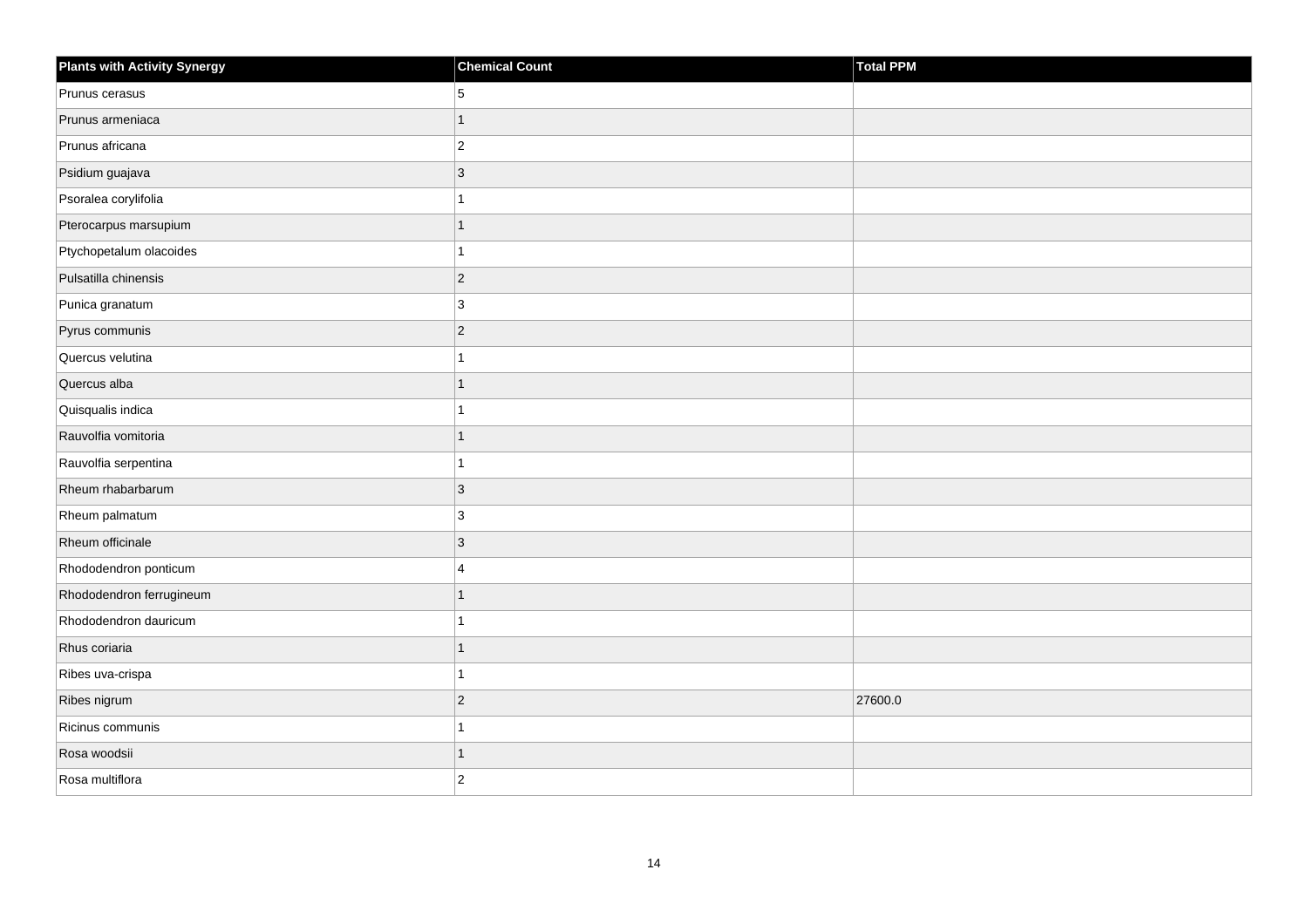| <b>Plants with Activity Synergy</b> | <b>Chemical Count</b> | Total PPM |
|-------------------------------------|-----------------------|-----------|
| Rosa gallica                        | 1                     |           |
| Rosa damascena                      |                       |           |
| Rosa centifolia                     |                       |           |
| Rosa canina                         | 3                     |           |
| Rosmarinus officinalis              | $ 2\rangle$           | 103000.0  |
| Rubus idaeus                        | $\boldsymbol{2}$      |           |
| Rubus fruticosus                    |                       |           |
| Rumex crispus                       | 3                     |           |
| Ruta graveolens                     | $ 2\rangle$           |           |
| Salix alba                          |                       |           |
| Salvia triloba                      | $ 2\rangle$           | 159400.0  |
| Salvia sclarea                      | $ 2\rangle$           |           |
| Salvia officinalis                  | $ 2\rangle$           | 5372.0    |
| Sambucus nigra                      | $ 2\rangle$           |           |
| Sambucus canadensis                 |                       |           |
| Sanguinaria canadensis              | $\vert$ 2             | 120000.0  |
| Sanguisorba officinalis             | $\overline{2}$        |           |
| Santalum album                      |                       |           |
| Satureja montana                    | $ 2\rangle$           | 32000.0   |
| Satureja hortensis                  | $\overline{c}$        | 6600.0    |
| Scopolia carniolica                 |                       |           |
| Selenicereus grandiflorus           |                       |           |
| Sesamum indicum                     |                       |           |
| Sida rhombifolia                    |                       |           |
| Skimmia japonica                    |                       |           |
| Solanum tuberosum                   |                       | 35200.0   |
| Solanum nigrum                      | $ 2\rangle$           | 80.0      |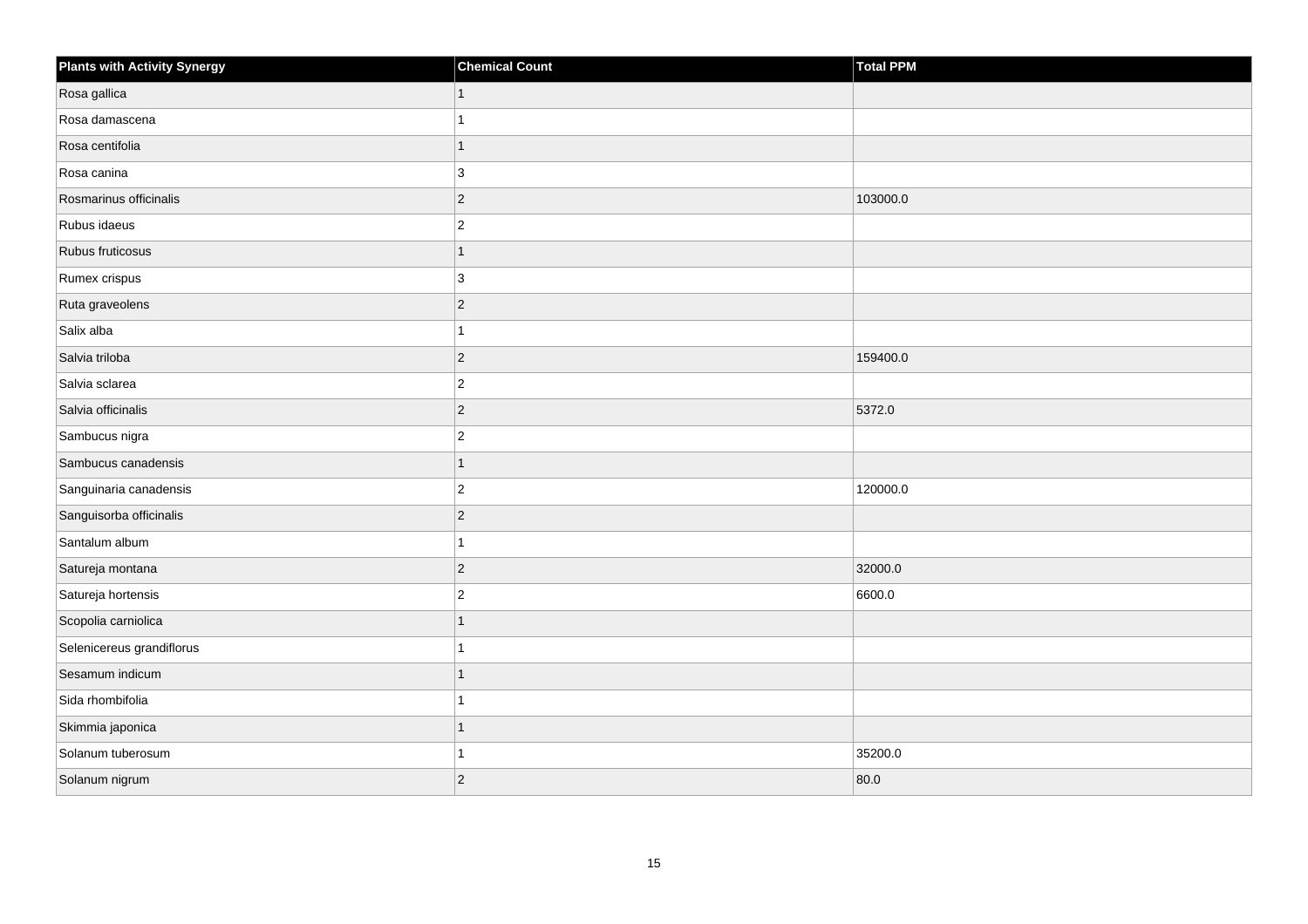| <b>Plants with Activity Synergy</b> | <b>Chemical Count</b> | Total PPM |
|-------------------------------------|-----------------------|-----------|
| Solanum melongena                   | $\overline{2}$        |           |
| Solanum mammosum                    |                       |           |
| Solanum carolinense                 |                       |           |
| Solidago virgaurea                  | 1                     |           |
| Solidago gigantea                   |                       |           |
| Sophora subprostrata                |                       |           |
| Sophora angustifolia                | 1                     |           |
| Sorbus aucubaria                    | $\overline{2}$        |           |
| Spartium junceum                    |                       |           |
| Spinacia oleracea                   | 1                     |           |
| Stachys officinalis                 |                       |           |
| Stachys betonicifolia               |                       |           |
| Stachytarpheta jamaicensis          | 1                     |           |
| Stevia rebaudiana                   | 1                     |           |
| Strophanthus kombe                  | 4                     | 4800.0    |
| Strophanthus hispidus               | $\overline{3}$        | 21400.0   |
| Strophanthus gratus                 |                       | 152000.0  |
| Strophanthus divaricatus            |                       |           |
| Swertia chirata                     |                       |           |
| Symphytum officinale                |                       |           |
| Syringa vulgaris                    |                       |           |
| Syzygium claviflorum                | $\overline{2}$        |           |
| Syzygium aromaticum                 | 3                     | 40000.0   |
| Tabernanthe iboga                   |                       |           |
| Tamarindus indica                   | $\overline{c}$        |           |
| Taxus baccata                       |                       |           |
| Tecoma stans                        |                       | 160.0     |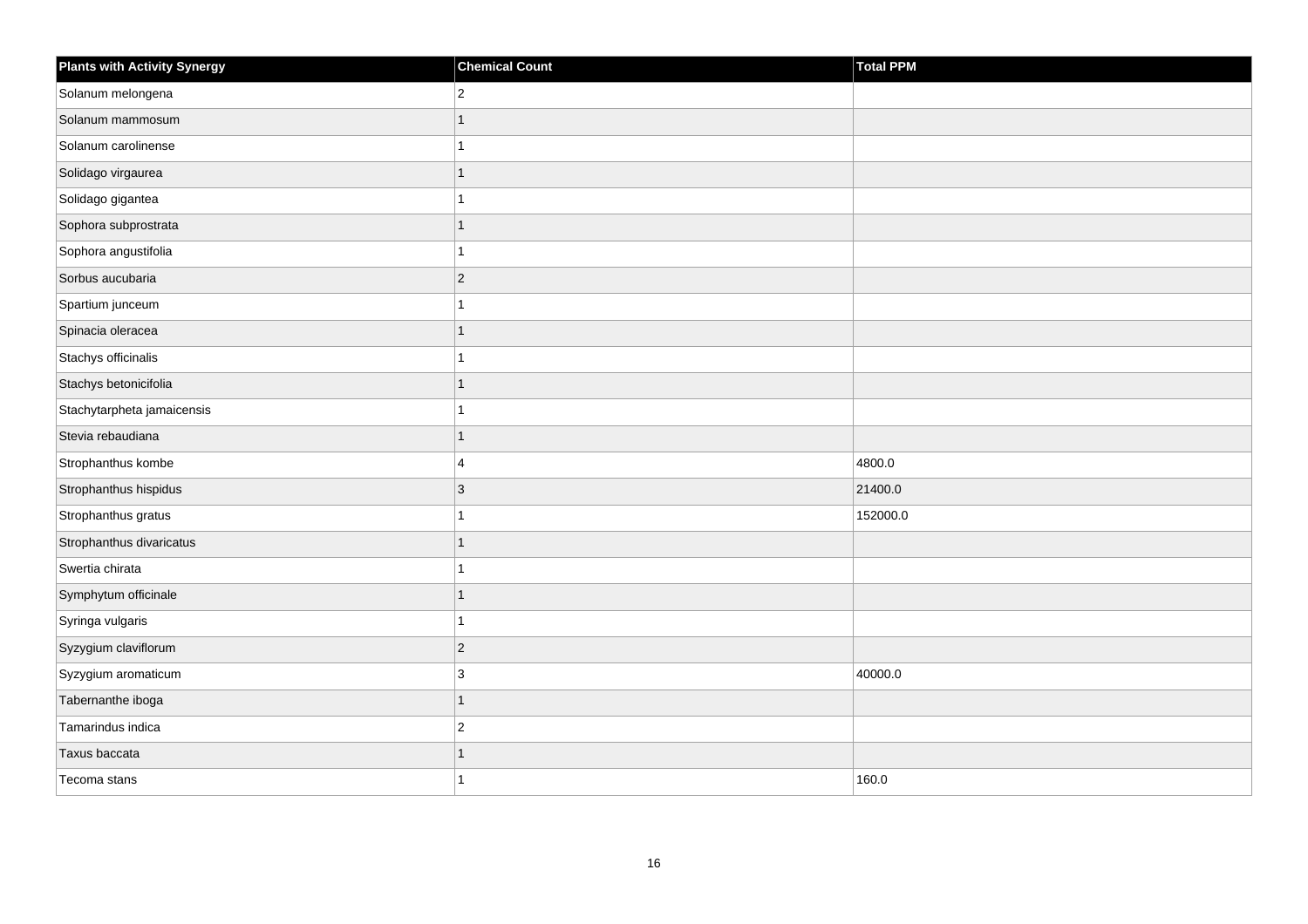| <b>Plants with Activity Synergy</b> | <b>Chemical Count</b> | Total PPM |
|-------------------------------------|-----------------------|-----------|
| Terminalia pallida                  | 1                     |           |
| Terminalia catappa                  | 4                     |           |
| Terminalia arjuna                   |                       |           |
| Ternstroemia gymnanthera            |                       |           |
| Teucrium scorodonia                 |                       |           |
| Teucrium scordium                   |                       |           |
| Teucrium polium                     | $\overline{2}$        |           |
| Teucrium chamaedrys                 |                       |           |
| Theobroma cacao                     | $\overline{7}$        | 120100.0  |
| Theobroma bicolor                   | $\overline{2}$        |           |
| Theobroma angustifolium             | $\overline{2}$        |           |
| Thevetia peruviana                  | 5                     |           |
| Thevetia neriifolia                 | 3                     |           |
| Thuja occidentalis                  | $\overline{2}$        |           |
| Thymus vulgaris                     | 3                     | 50200.0   |
| Thymus serpyllum                    | $\overline{2}$        | 27800.0   |
| Tilia sp.                           |                       |           |
| Tragopogon porrifolius              |                       |           |
| Trifolium pratense                  | 3                     |           |
| Trigonella foenum-graecum           | $\boldsymbol{\Delta}$ | 534.0     |
| Trilisa odoratissima                |                       |           |
| Turnera diffusa                     |                       |           |
| Ulex europaeus                      |                       |           |
| Uncaria tomentosa                   | 3                     |           |
| Uncaria guianensis                  | $\overline{1}$        |           |
| Uncaria catechu                     | $\overline{2}$        |           |
| Urginea maritima                    | $\overline{c}$        | 1000.0    |